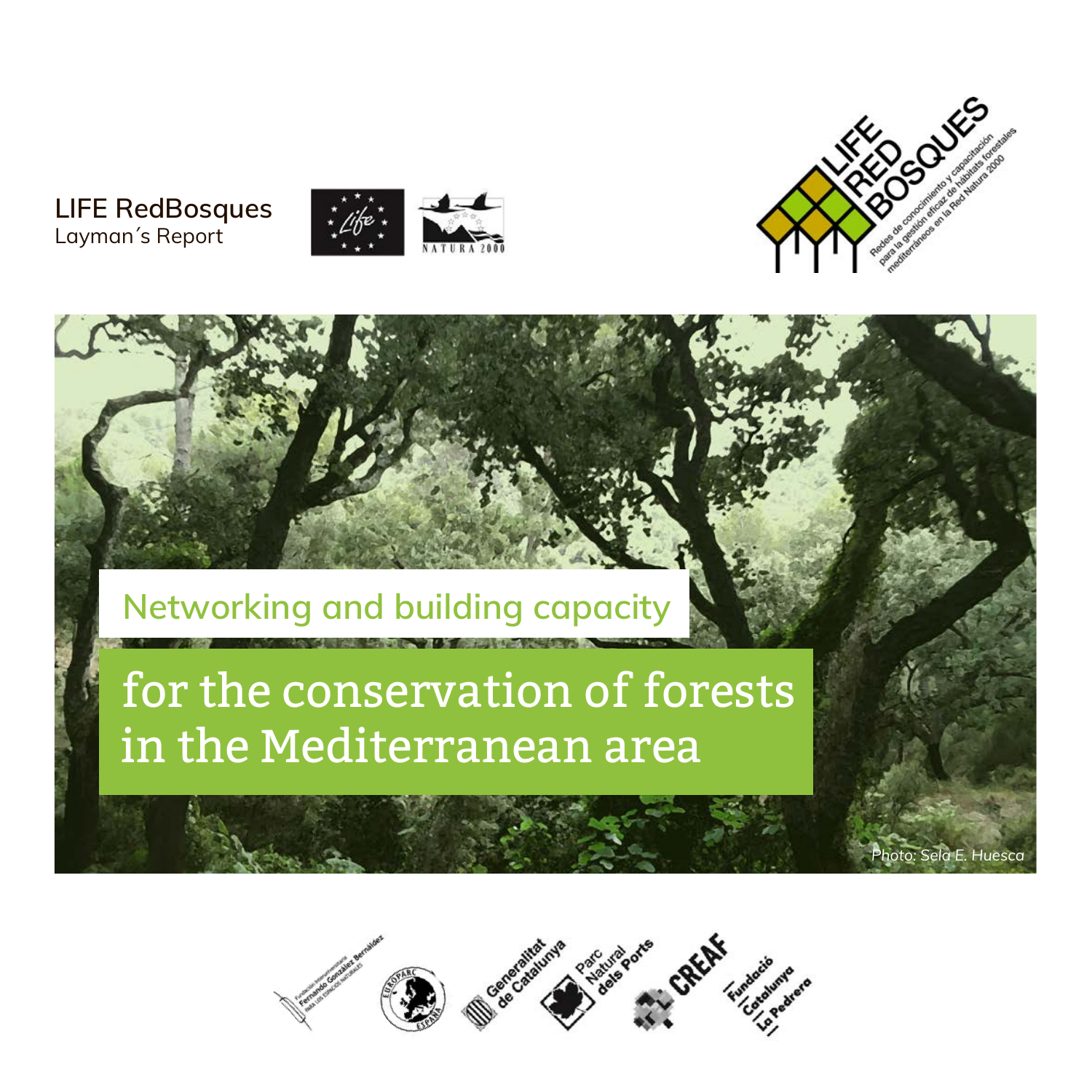# Life **RedBosques**

# We want to protect our forests, also in the Mediterranean.

Forest conservation is a priority in Europe, including those in the Mediterranean area. The Natura 2000 Network includes and protects woodlands throughout Europe. Some of these forests are especially valuable owing to their maturity. And the oldest and most mature forests are not only found in northern and central Europe, as pieces of extraordinary maturity also remain in the southern regions.

For three years, the LIFE Project RedBosques has been working to build networks of knowledge, learning and good practice, in the field of this valuable natural heritage, so far insufficiently protected.

#### **www.redbosques.eu**

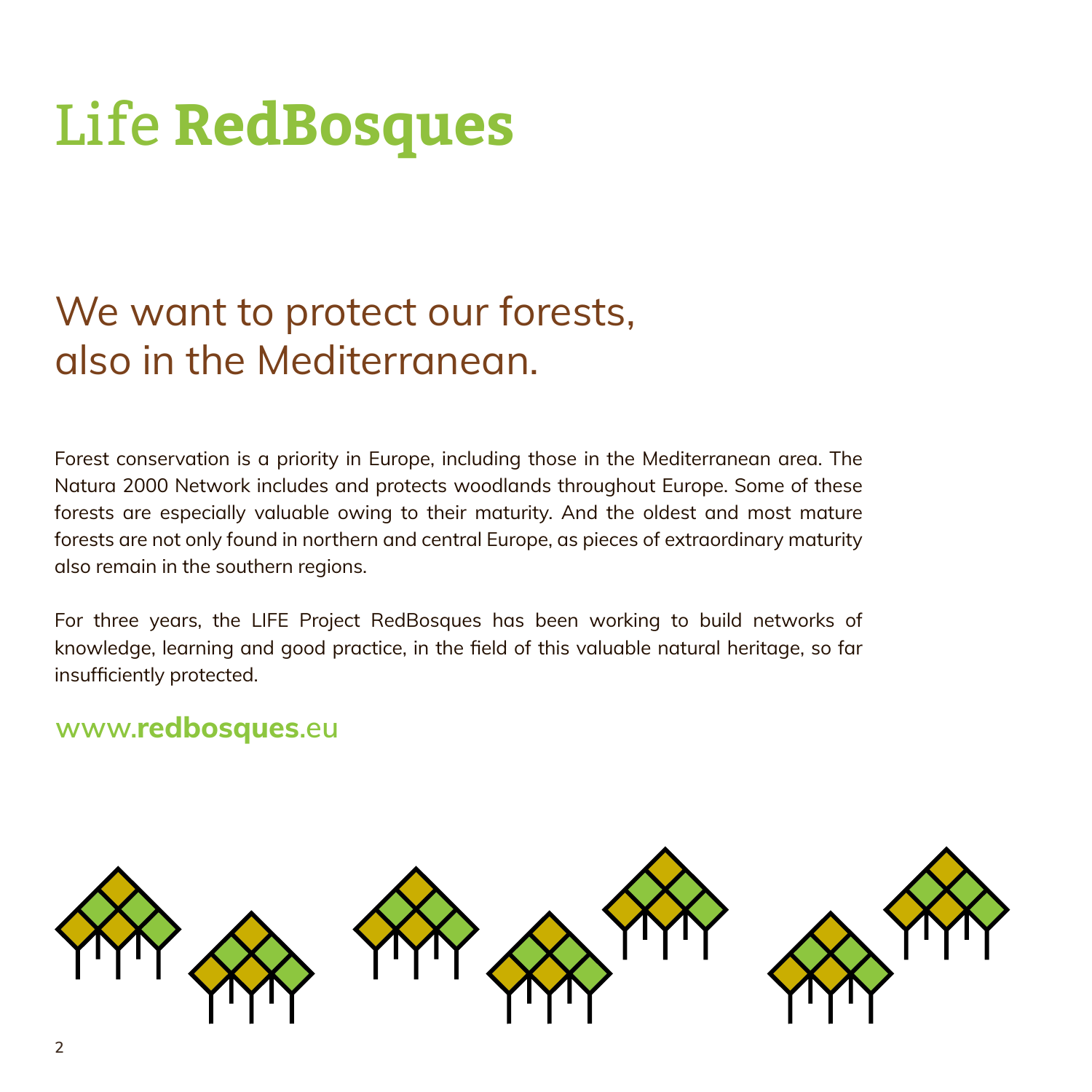

- Forests in the Mediterranean Area **4**
- What do we understand by forest maturity? **6**
- Knowledge for conservation: the Stands of Reference Network **8**
- From theory to practice: forestry management geared toward conservation **10**
- 12 Networking: RedBosques provides keys to governance
- The seeds of RedBosques: new actions stemming from this project **14**

30% of the habitats of Community  $interest<sup>1</sup>$  are forest-dependent, of which one in three has a priority status.





LIFE RedBosques promotes silvicultural practices in Mediterranean protected areas. The aim is to boost forest maturity and biodiversity, and to increase resilience against climate change.



The most outstanding work conducted in the field was the identification of sparse remnants of forest close to maturity that still exist in Spain. Including their characterisation, the compilation of good practice associated with this new silvicultural approach and the application of the knowledge gained on several private estates.

In Europe, only 5% of forests present low levels of human intervention. In the Mediterranean area, this figure drops to 2%.



# Index

1Annex I to the Habitats Directive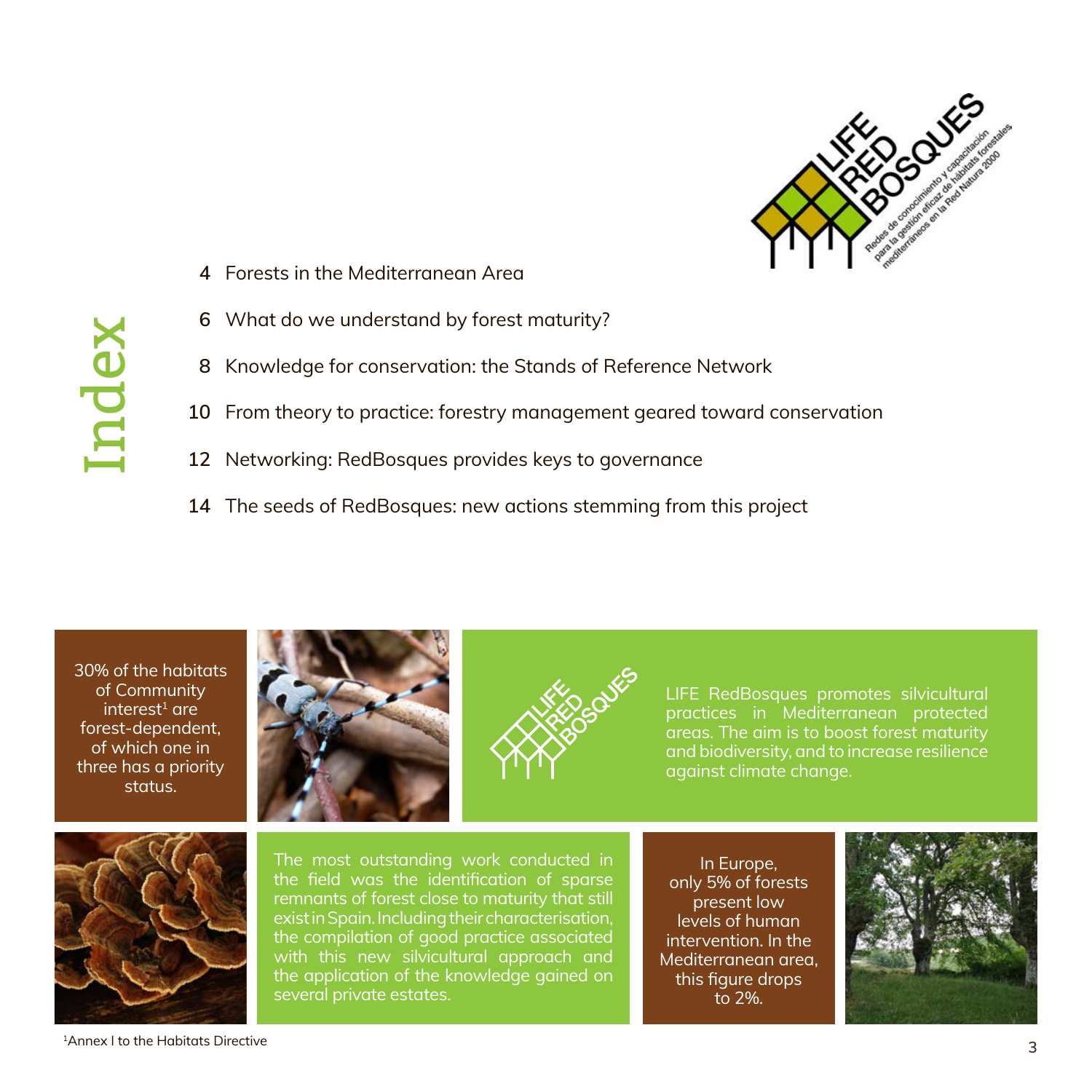# Forests in the **Mediterranean** area

The Natura 2000 Network protects habitats and species of special value across the entire European Union. Forests cover half of the protected areas' surface, such as Natura 2000. We all know that forests are key ecosystems in Europe.

### The importance of forests goes far beyond timber production.

Their role in **carbon sequestration, in the regulation of natural disturbances** (floods, erosion) or as biodiversity reserves has been demonstrated beyond doubt. These forest values are being unanimously recognised by society.

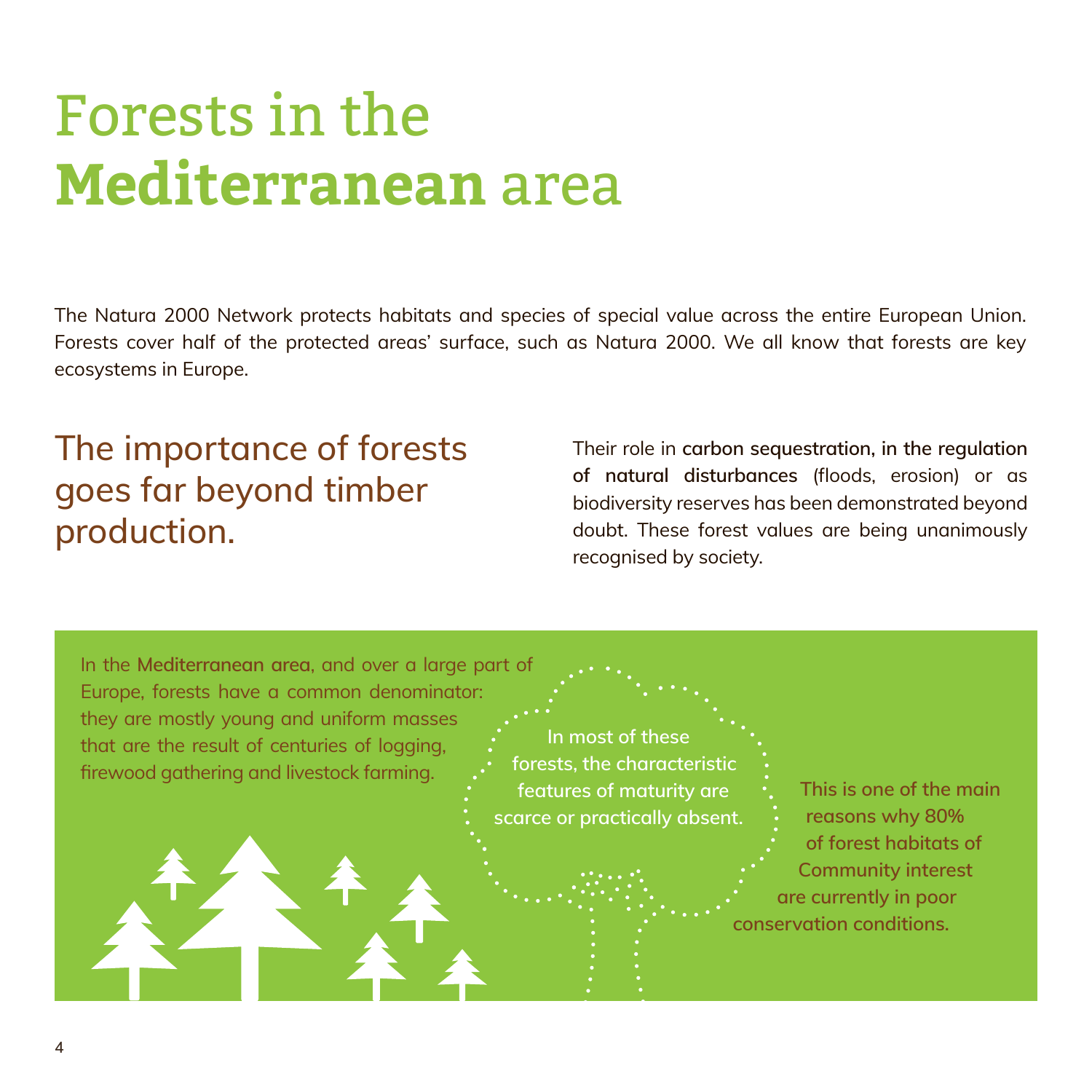

### Why do we need to act?

The situation in the Mediterranean area is more concerning, if we consider its extended history of use. Forests present an **extreme vulnerability to the effects of climate change**. Increased temperatures and recurrent droughts will lead to more frequent forest fires, leaving the affected forest areas more vulnerable to plagues.

#### The Natura 2000 Network in Spain

Within the EU, Spain is the country with the largest extension of forest included in the Natura 2000 Network, accounting for almost one third of its woodlands:

**near 80.000 km2 protect 27 different types of forest habitat of Community interest.**



The abandonment of woodlands and the value loss of timber activities have placed Mediterranean forests at a turning point.

**A new silvicultural approach** is urgently needed to meet the challenging climatic and social scenarios we face today, and to safeguard the wide range of services our forests can provide. Among these services are those especially associated to old-growth forests. **Let us examine why.**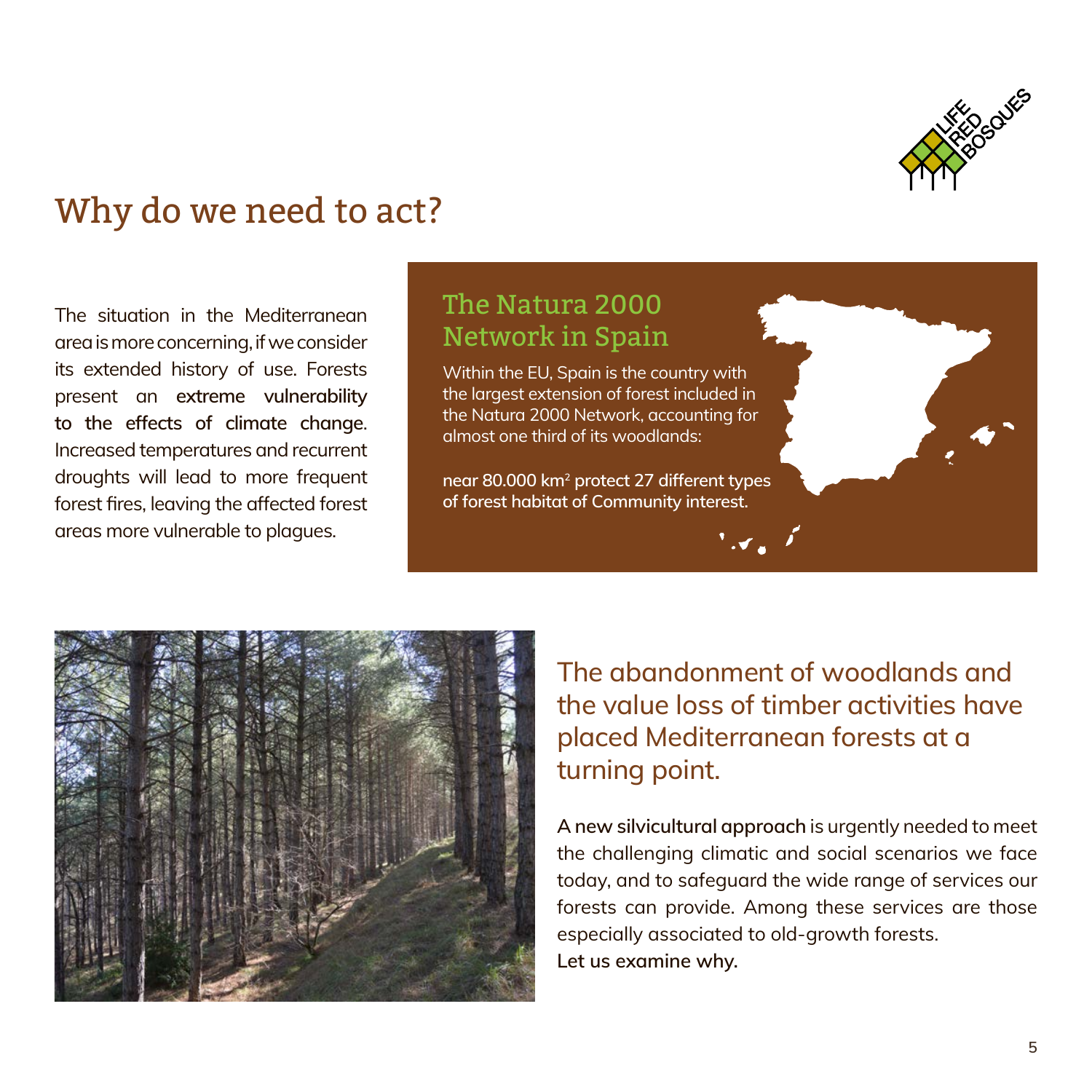# What do we understand by **forest maturity**?

Within a forest, mature stands are those fragments of forest that have remained untouched by human intervention, following their own natural evolution process. In the ageing process, these stands acquire singular features:



#### Very big and very old trees that offer shelter

 These stands contain exceptional trees, giants of over 1 metre in diameter. These trees play an essential ecological role. Their advanced age has given them a multitude of hollows and cracks that are populated by hundreds of species of fungi and lichens, as well as birds, bats and insects.



#### Deadwood, standing and lying on the ground

 Dead trees, whether they remain standing or their massive trunks lie on the forest floor, are the habitat of a multitude of species specialised in decomposing wood. This deadwood is usually cleared away in forests dedicated to timber production, but mature forests contain abundant deadwood, coarse or small, and at different stages of decomposition.



#### Trees of different sizes and diversity

In a forest managed for timber production,

trees of different ages are rarely found together. In old-growth stands, however, individuals of all different ages coexist, from the youngest to their great hundred-year-old ancestors.



#### Forest gaps that enable regeneration

 Minor disturbances (such as the collapse of big trees) open up gaps in the forest canopy letting in more sunlight. In these gaps, the forest recommences its regeneration process.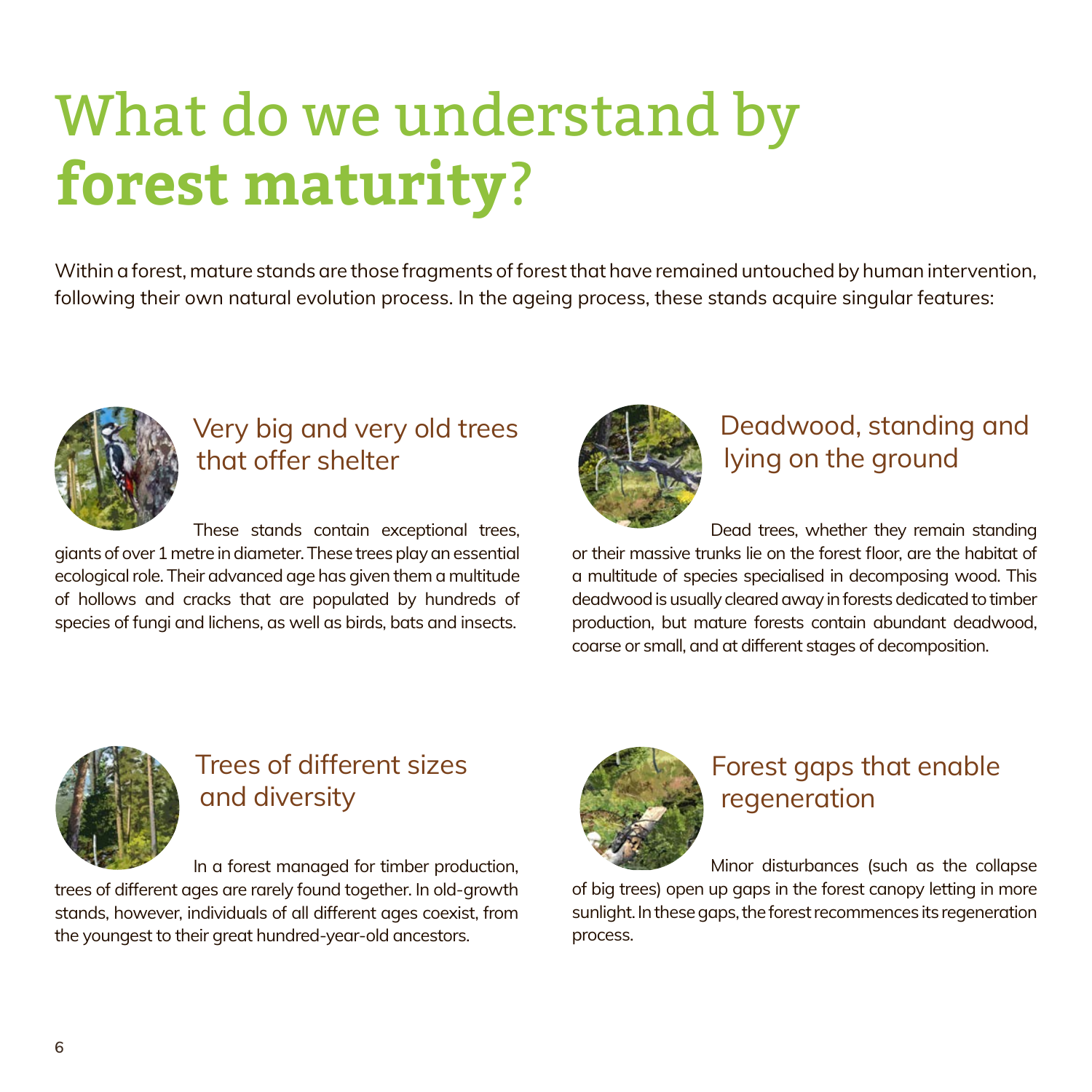

### How does a mature forest look like?

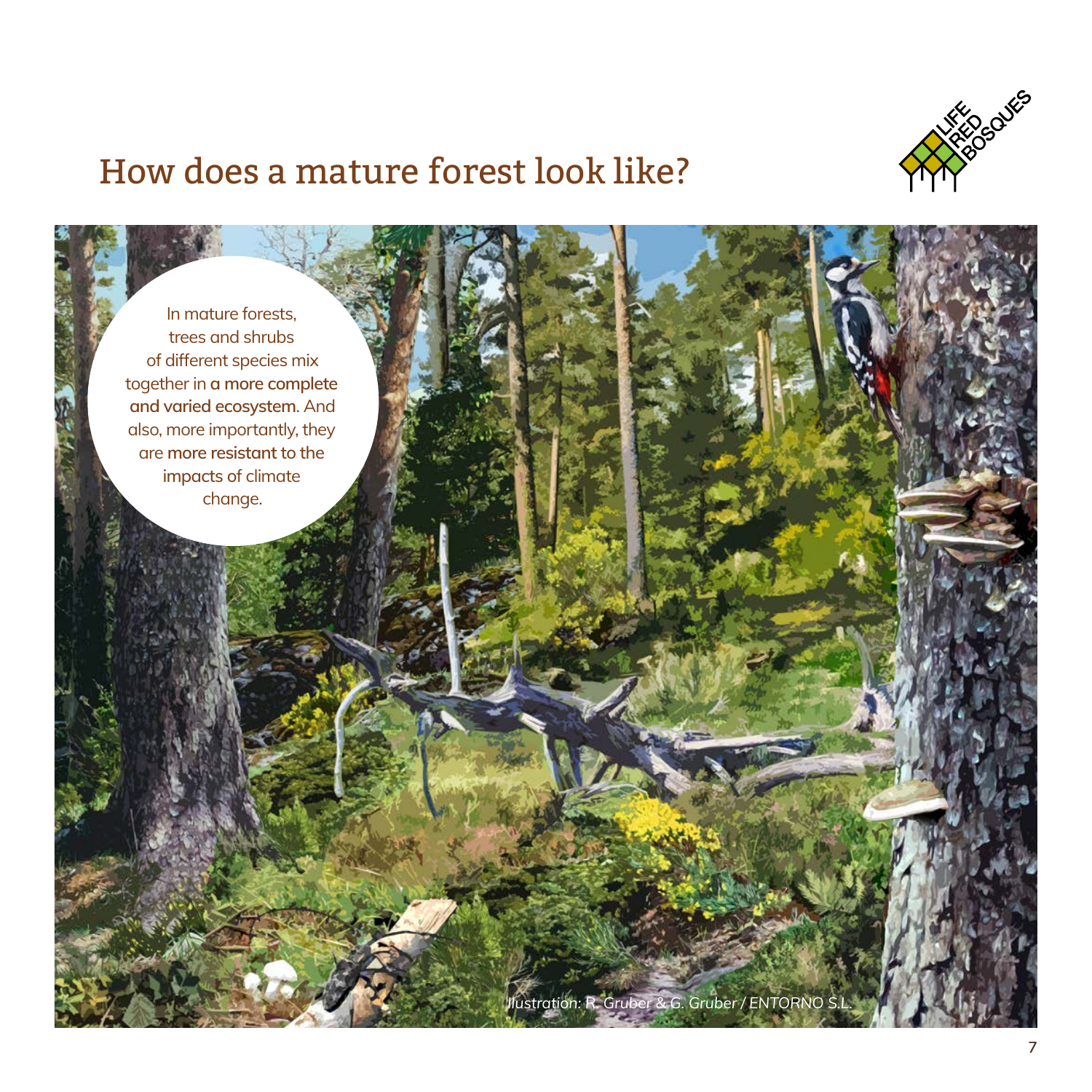# **Knowledge for conservation:**  the Stands of Reference Network

**The last remnants of forest in the Mediterranean area showing traits of maturity are very few** (throughout the Mediterranean region these represent less than 2% of wooded areas). The demand for timber altered almost all the forests we know today in Europe.

These remnants are **dispersed in isolated locations**  where logging has become unprofitable, which allowed ecological processes linked to maturity to recover.

These surviving old-growth stands are of huge interest for their complexity, their scarcity and the highly specialised and often endangered biodiversity they host.



Their identification is therefore considered a priority. With this aim, RedBosques has drawn up a **methodology for the identification and characterisation of these stands**, which is available as manuals and field worksheets.

Thanks to this project and its networking model, the competent authorities have pledged their commitment to conduct identification and characterisation surveys. As a result, **160 stands showing consistent signs of forest maturity** have been identified so far, all over peninsular Spain.

The work is ongoing.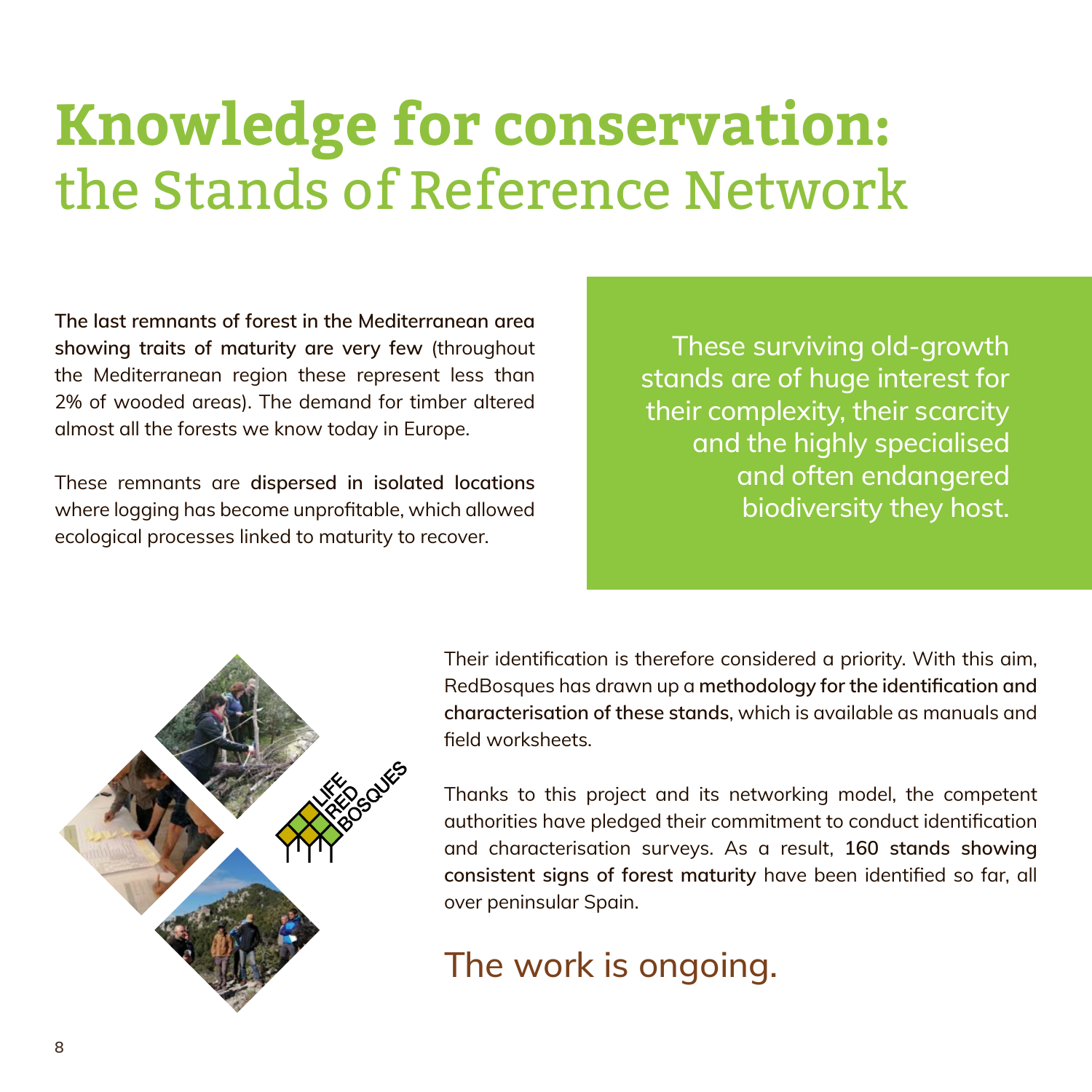

### Results



A **standardised methodology** has been developed for the Identification and characterisation of old-growth stands.



In Spain, **160 stands with features of maturity have been identified**, that correspond to 20 different forest habitats. Of these, 43 are defined as stands of reference.



The **online tool RedBosques** has been created, comprising a database of old-growth stands in Spain.

*[redbosques.creaf.cat/redbosques](http://redbosques.creaf.cat/redbosques/)*

All data gathered in this process have been uploaded to the **[RedBosques](http://redbosques.creaf.cat/redbosques/) online tool**, which remains open to incorporate new stands. Any user may consult the location of the identified stands and the values shown by the indicators, for each case. Information is also provided on how to compare these data with the values obtained in the National Forest Inventory.

**The best examples of each forest type are identified as stands of reference.** These may be a valuable aid to learn about unmanaged forests and also how to manage productive forests in a compatible way with maturity traits. In addition, they contribute to the evaluation of the conservation status of Community interest habitats.



[redbosques.creaf.cat/redbosques](http://redbosques.creaf.cat/redbosques/)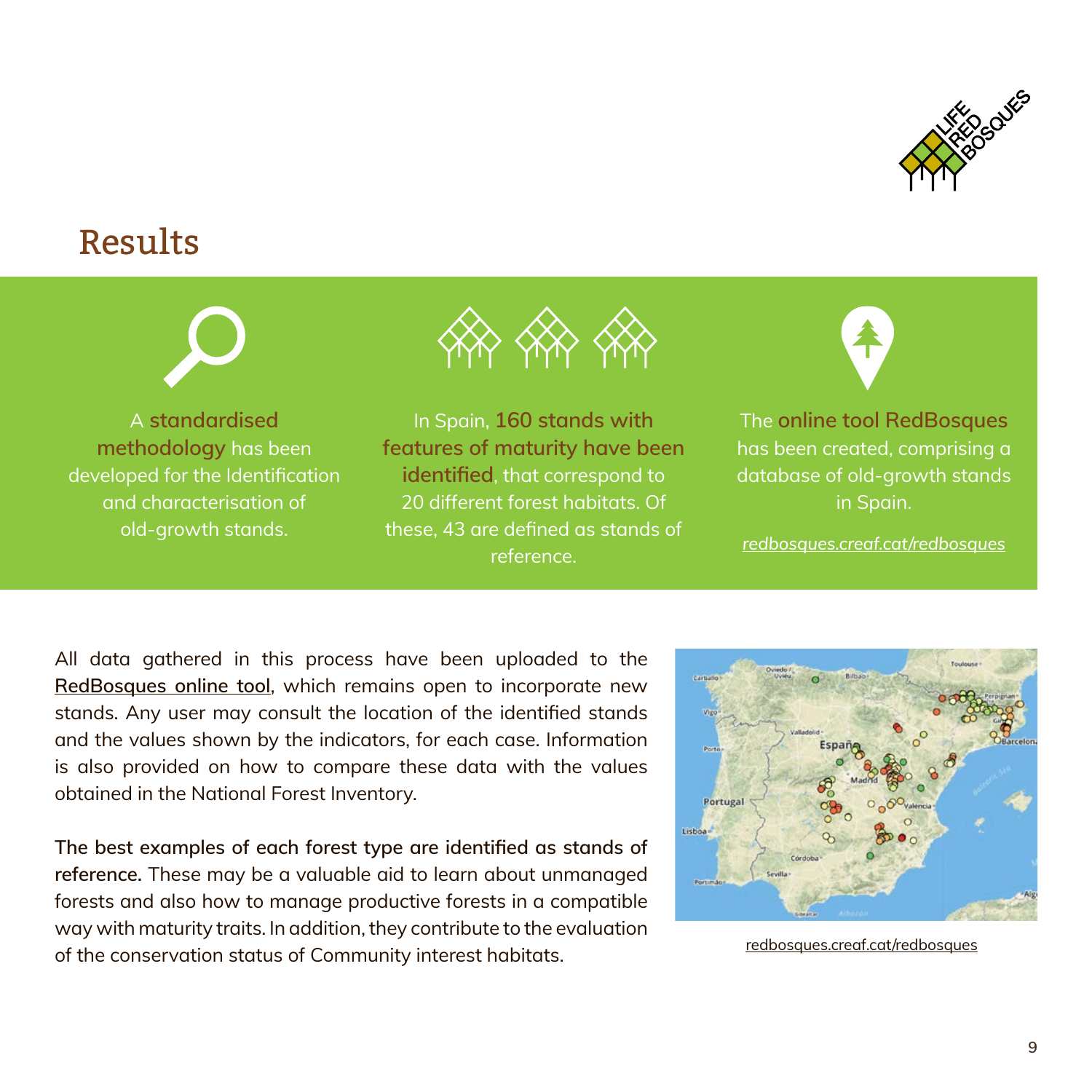# **From theory to practice:**  forestry management geared toward conservation

**A forest lifespan can be viewed as an endless cycle**. From the establishment of the first seedlings, with their subsequent growth and the canopy gradually closing over, to the death and collapse of the oldest trees, opening gaps where it all begins anew. The full cycle may take several centuries, and suffer alterations from events such as forest fires or other major disturbances.

This cycle is artificially shortened by silviculture. keeping the forest at its more juvenile phases, to ensure a constant supply of wood.This is why old-growth stands are so rare.



A new forestry management approach, geared toward conservation, is needed for Mediterranean woodlands within the Natura 2000 Network. These new management strategies should **give priority to the protection of mature stands and the promotion of the most scarce, or currently non-existent, features of maturity** (such as deadwood, heterogeneity, species diversity, etc.).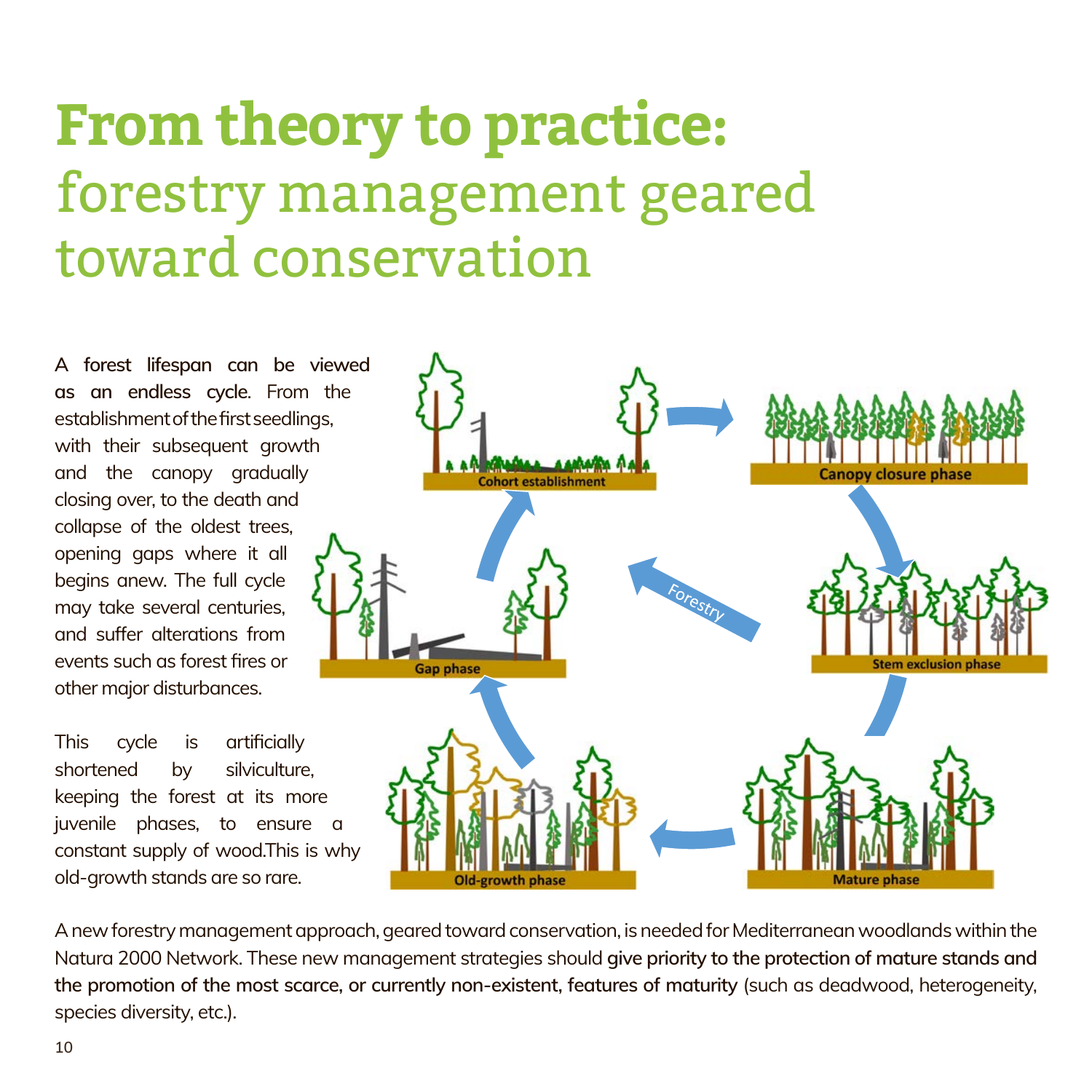

In other types of forests, oriented towards production rather than biodiversity, silviculture may also be used to boost forest maturity, so that harvesting forest resources can be compatible with higher levels of biodiversity and increased resilience.

The theory and practice proposed by RedBosques is summarized in the manual: "*[Mediterranean Old](http://www.redeuroparc.org/system/files/shared/Publicaciones/manual14_eng.pdf)[growth Forests: Characteristics](http://www.redeuroparc.org/system/files/shared/Publicaciones/manual14_eng.pdf)  [and Management Criteria in](http://www.redeuroparc.org/system/files/shared/Publicaciones/manual14_eng.pdf)  [Protected Areas](http://www.redeuroparc.org/system/files/shared/Publicaciones/manual14_eng.pdf)*".



[Manual 14]( 
http://www.redeuroparc.org/system/files/shared/Publicaciones/manual14_eng.pdf) EUROPARC-Spain Series of Manuals

Characteristics and Management Criteria in Protected Areas



### Results

A total of **27 good forestry management practices** were compiled in relation to the aims of this project.

**Habitat management plans**  were drafted for **three private estates in Parc Natural dels Ports**, comprising a total surface area of almost 900 ha.

intensity of intervention

intensity of intervention intensity of intervention

> **Silvicultural actions** were executed for conservation purposes and to boost maturity in several pilot sites.

RedBosques provides **guidelines for forest management in protected areas**. Best practice in silviculture aiming for conservation and climate change adaption have been compiled, and the debate has been broached at three technical seminars.

All this has served to set the foundations for three pilot management plans on private estates in Parc Natural dels Ports (Tarragona). These plans propose **a silvicultural approach in which production and conservation targets are compatible**. As a demonstration, several forest actions have been carried out for forest recuperation and the improvement of maturity conditions.



*Foto: Parc Natural dels Ports*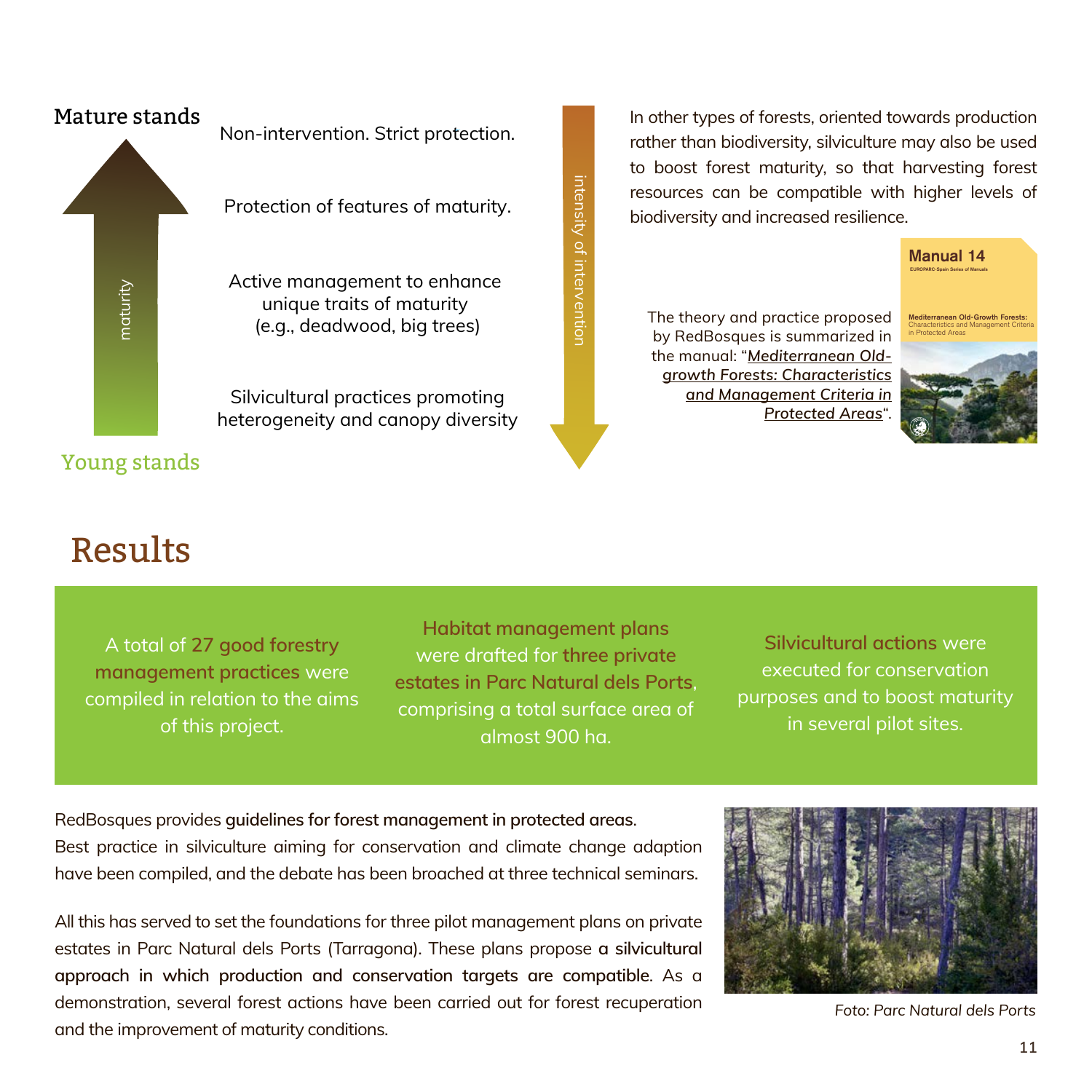# **Networking:** RedBosques provides keys to governance

In Spain, forest management is organised by the Public Administration through the responsible department for forestry services, Natura 2000 and protected areas. Therefore, a top priority for the RedBosques project is to encourage dialogue and the exchange of experience among all sectors involved.



Key to this endeavour is the collaboration of EUROPARC-España, a body of professionals representing practically almost all protected areas in Spain.

The **transfer of cutting-edge scientific knowledge to management** has been another topic in this project. For this purpose, an **assessment panel of scientists, forest managers and Natura 2000 Network managers** was set up. This panel played a fundamental role throughout the project, giving scientific and technical support to the work conducted.

#### The philosophy of the project was networking.

**The commitment to develop the project, both by the forest and protected area managers, was the key to success.** 

Some of the tools employed in promoting this work were:



An **online platform** for exchanging information, consultation and the dissemination of documents. Its simplicity and immediacy allowed fluid communication among over a hundred professionals - the project's target audience.



The knowledge gained has been successfully transferred in a suitable format to other collectives, by means of **training courses, using online and classroom-based methods**. Under RedBosques, three courses were organised and attended by silviculture and conservation professionals, NGO technicians, and forest landowners.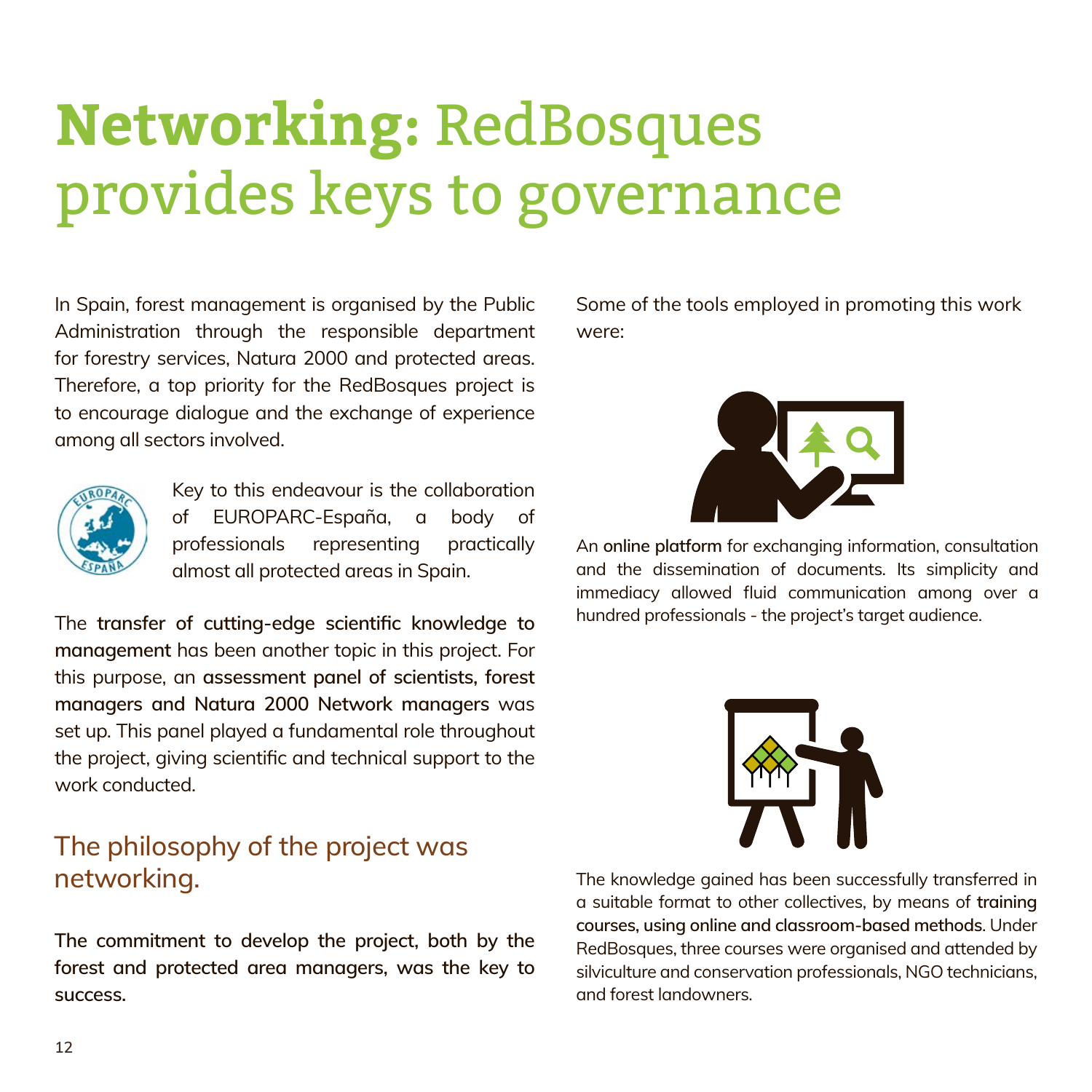

The best way to ensure the transfer of knowledge is through direct contact with the field and those responsible for actions deemed of greatest interest. A **mobility programme**  has allowed technicians from public Administrations to verify *in situ* some of the practical silvicultural and woodland conservation experiences that have served as models.



The flow of knowledge from science to practice needs proper channels, in which personal contact and experience in the field are essential. Through discussions arranged within **three technical seminars**, practical documents have been drafted containing some of the newest concepts in ecology and forestry science incorporated to the project.

### Results

• **The project directory has incorporated 1,707 new contacts** related to forestry management and the Natura 2000 Network, landowners and landowners' associations, universities and research centres, NGOs and companies in the environmental and forestry sectors.

• The project online platform was used by 123 new professionals.

• 38 technicians from the public Administrations and associated public enterprises have participated in the mobility programmes conducted in Sierra de Grazalema y Los Alcornocales (Andalucía), Sierras de Guara y Santo Domingo (Aragón), Montseny and La Garrotxa (Cataluña) and Monte de Valsaín (Castilla y León).

• Three technical seminars were attended by 104 professionals from the State, regional and supra-local administrations, as well as from public enterprises and universities.

• The three editions of the course 'Mature forests: value, characterisation and management criteria' were in great demand, with **344 applications for the 75 places offered**.



*Seminar Teruel 2019 - Photooto: E. Martínez*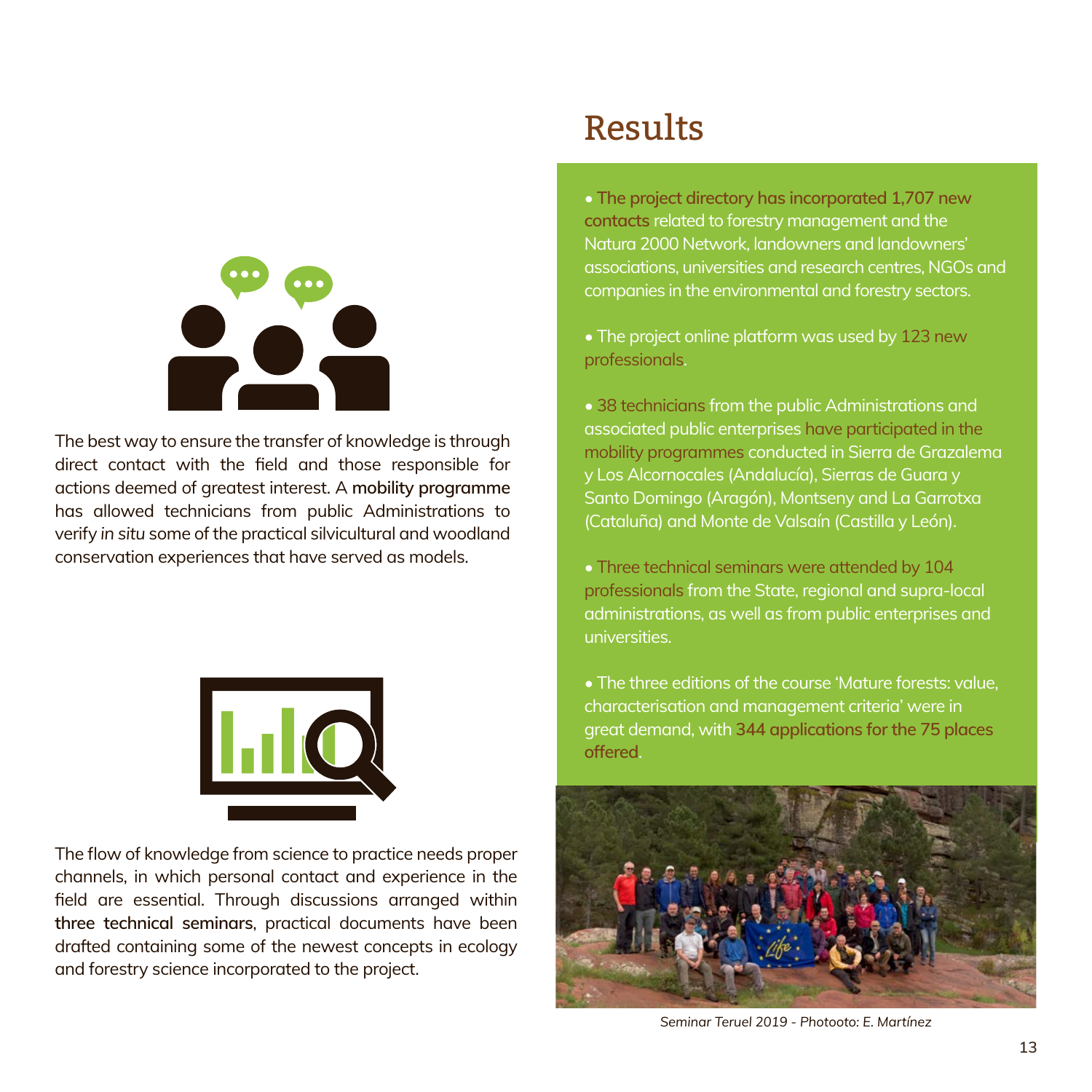# **The seeds of RedBosques:**  new actions stemming from this project

One of the aims of LIFE RedBosques is to achieve greater visibility and appreciation of old-growth forests in the technical aspects of management and conservation.

The intention is to promote a silvicultural approach geared toward conserving assets associated to forest maturity.

Some of the seeds sown by this project have already sprouted, demonstrating its transferability and exemplifying nature. The project actions' multiplying effect had repercussions on the work carried out by the Administrations with competencies in forestry management and the Natura 2000 Network. Managers, technicians and professionals in these Administrations are taking up the projects' proposals and have carried out actions in the same direction, sometimes even before the project itself. Here are some of the outcomes:

The management plans for over **26,000 ha of woodlands** in four autonomous regions have followed the criteria proposed by RedBosques.

The revised management plans for **five Natural Parks in the Basque Country** include RedBosques proposals regarding the promotion and preservation of forest maturity in habitats of Community interest.



**The Public Administrations of Valencia, Navarra, Basque Country, Castilla-La Mancha and Catalonia,** have set up processes for the Identification and characterisation of old-growth stands **following the RedBosques methodology.**

Castilla-La Mancha has **incorporated RedBosques methodology in its evaluation and monitoring system** for the conservation status of forest habitats of Community interest.



The Government of Catalonia is funding **new actions in monitoring the impact of demostrative actions** performed by RedBosques in Parc Natural dels Ports. The municipalities adjacent to the park are developing management plans for their forests according to the principles put forward by RedBosques.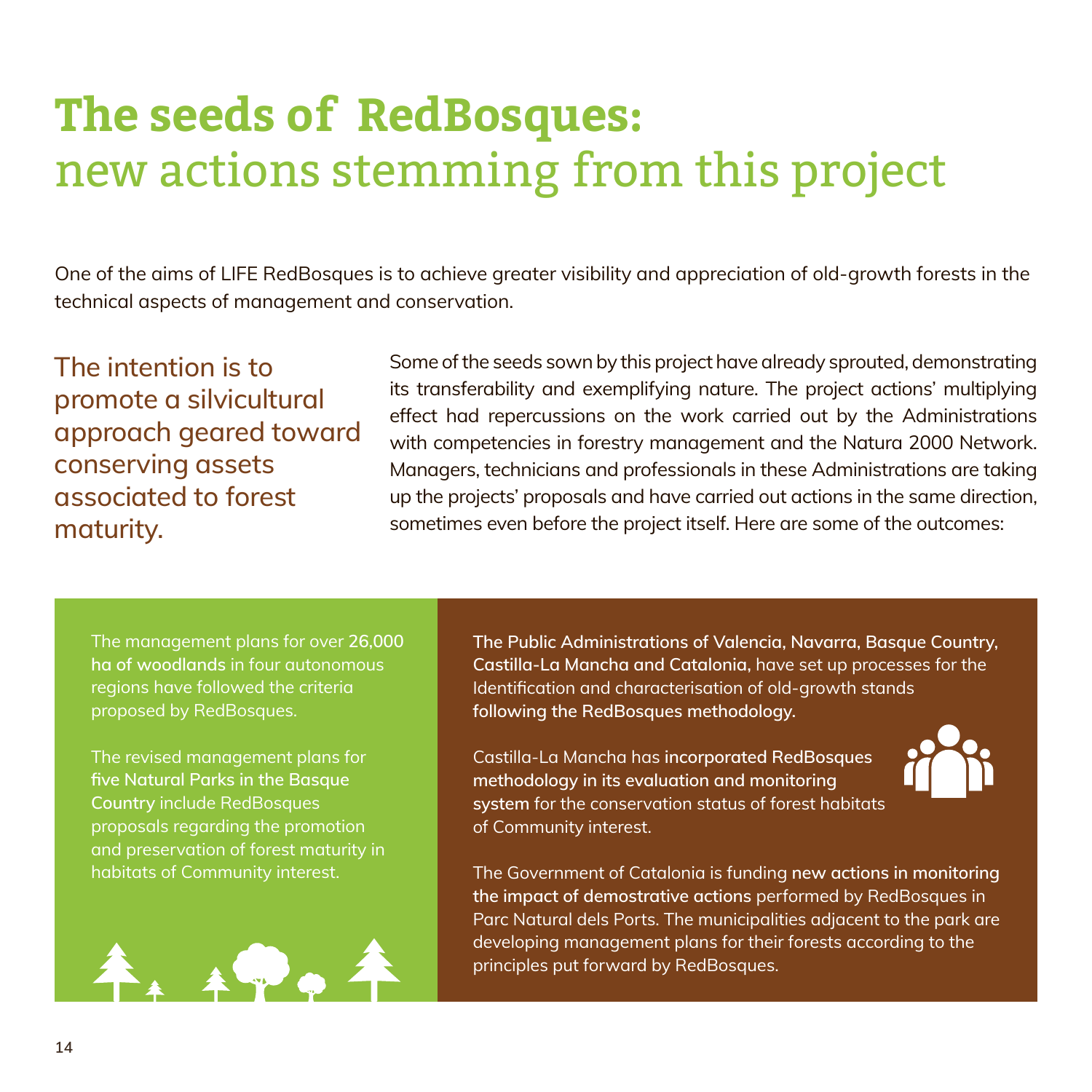### A project permanently communicating its actions and results



News of the activities and results were frequently shared, to convey the knowledge gained to the various players involved, and to encourage participation in different initiatives, in particular those dedicated to training.

The regular dissemination of milestones, events and project results was achieved by means of:

- The website: **<www.redbosques.eu>**
- The newsletter RedBosques, published every six months.
- Newscasts through social media channels of the partner organisations, coordinated by Fundación Fernando González Bernáldez.

The 'Estrategia de Patrimonio Natural y Biodiversidad de Cataluña' *[Strategy for natural heritage and biodiversity in Catalonia]* includes explicit references to LIFE RedBosques as the baseline for drafting a conservation policy for old-growth forests.



During 2020, **five new training courses** will be offered on old-growth forests and forestry geared toward conservation.



**The networking effort continues:** the journey undertaken at RedBosques continues in the conservation group of EUROPARC-Spain.

Drafting informative materials has allowed us to produce and distribute:

- An **[information leaflet](http://www.redbosques.eu/system/files/shared/REDBOSQUES/VersionIngles/facts_sheet_english%20corregido.pdf)** summarising the project actions.
- Three **[visitor information panels](http://www.redbosques.eu/system/files/shared/RedBosques/Materiales/panel%20valsain%20web.pdf)** about old-growth forests, installed at strategic points in three forest locations within the Natura 2000 Network.
- Three **[informative videos](http://www.redbosques.eu/resources)**, freely accessible on the Internet, about the value of old-growth forests and forest maturity management.
- An **[informative document](http://www.redbosques.eu/system/files/shared/REDBOSQUES/VersionIngles/FAQ_Mature%20Forests.pdf)**: Mature forests: frequently asked questions.
- Articles in journals with a large readership among the forestry and conservationist sectors, such as *Quercus* and *Montes*.

RedBosques' achievements and results are also shared in Europe through the **EUROPARC Federation** and the Communication Platform for the **Biogeographical Process** managed by the European Commission.

In addition, an intense dissemination has been made among the technical and professional spheres, through participation in seminars, conferences and events related to protected areas and woodland conservation, in Spain and abroad.